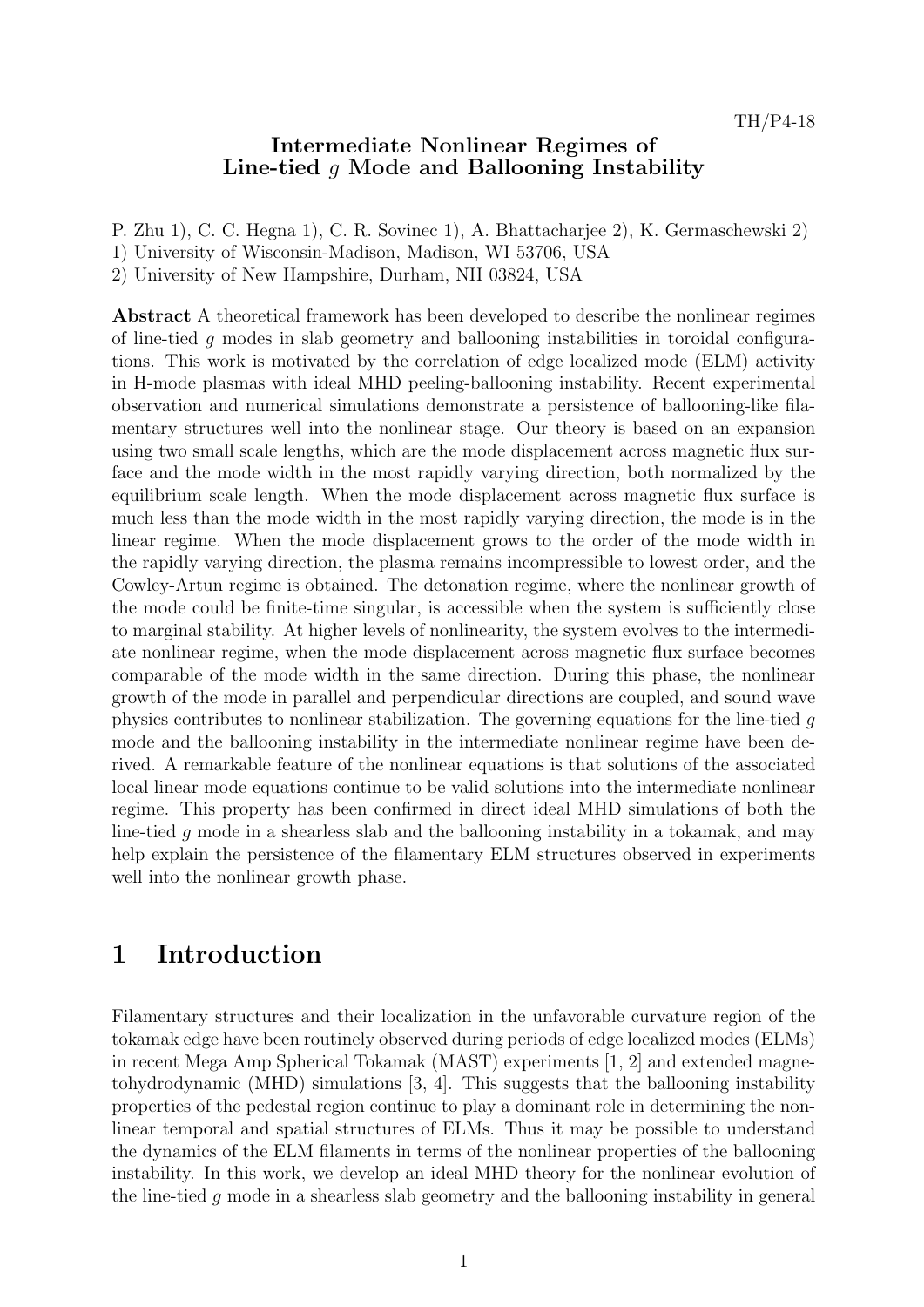toroidal magnetic configurations. We also compare the prediction from theory with our direct MHD simulations of both modes.

For simplicity, in this introduction we use the term "ballooning instability" to refer to both the line-tied g mode in a shearless slab geometry and the ballooning mode in toroidal configurations. This is because both modes share similar linear and nonlinear dynamics despite the very different associated geometry [5, 6]. Due to its simpler geometry, the line-tied g mode has been studied as a prototype for the more geometrically complicated ballooning instability [7, 8, 9, 10, 11].

Different phases of ELMs may relate to different linear and nonlinear regimes of ballooning instability. To describe the different nonlinear phases, we introduce two small parameters given by

$$
n^{-1} = \frac{k_{\parallel}}{k_{\perp}} \ll 1, \qquad \varepsilon = \frac{|\xi|}{L_{\text{eq}}} \ll 1. \tag{1}
$$

Here,  $k_{\parallel}$  and  $k_{\perp}$  are the dominant wavenumbers of the perturbation parallel to and perpendicular to the equilibrium magnetic field lines, respectively;  $\xi$  is the ideal MHD plasma displacement produced by instability, and  $L_{eq}$  is the equilibrium scale length (which is used as the normalization length later so that  $L_{\text{eq}} = 1$ .

The linear structure and growth rates of ballooning instabilities can be determined using an asymptotic expansion of the linearized ideal MHD equation in terms of  $n^{-1}$  [12, 13, 14]. The mode structure in the fastest varying direction perpendicular to the field line is given by  $n^{-1}$ , which is the scale of the dominant wavelength. At lowest order in  $n^{-1}$ , the ballooning mode is described by two coupled one-dimensional ordinary differential equations along each field line, which together with proper boundary conditions, determines the local eigenfrequency or local growth rate as well as the local mode structure along the equilibrium magnetic field as a function of magnetic flux surface, field line, and radial wavenumber. At higher order in  $n^{-1}$ , a global eigenmode equation, the envelope equation, which uses information from the local mode calculations, governs the global growth rate and mode structure across magnetic surfaces. In axisymmetric equilibria, the global growth rate is given by the most unstable value of the local growth rate with stabilizing corrections of order  $n^{-1}$ . As shown earlier [7, 15, 16, 10, 11] and in this work, the properties of linear ballooning instability are crucial to the construction and understanding of the theory of nonlinear ballooning instability.

The perturbation amplitude of the nonlinear ballooning mode, measured by  $\varepsilon (\sim |\xi|)$ , can be compared to the characteristic spatial scales of its linear mode structure. In the early nonlinear regime, the filament scale  $|\xi|$  across the magnetic flux surface is comparable to the mode width  $\lambda_{\alpha}$  in the most rapidly oscillating direction,  $|\boldsymbol{\xi}| \sim \lambda_{\alpha} \sim n^{-1}$  [7, 15, 16]. In this regime, nonlinear convection  $|\xi|$  across the flux surface is small relative to the mode width  $\lambda_{\Psi}$  in that direction, and nonlinearities modify the radial envelope equation describing mode evolution across the magnetic surface. Here  $\Psi$  and  $\alpha$  are the flux and field line labels, respectively, which are later used to define the equilibrium magnetic field in Eq. (4). As the mode continues to grow, it enters the intermediate nonlinear regime, in which  $|\xi| \sim \lambda_{\Psi} \sim n^{-1/2}$ ; the plasma displacement across magnetic flux surface becomes of the same order as the mode width in the same direction [10, 11]. In this regime, effects due to convection and compression are no longer small. Nonlinearities due to convection and compression, together with nonlinear line-bending forces, directly modify the "local"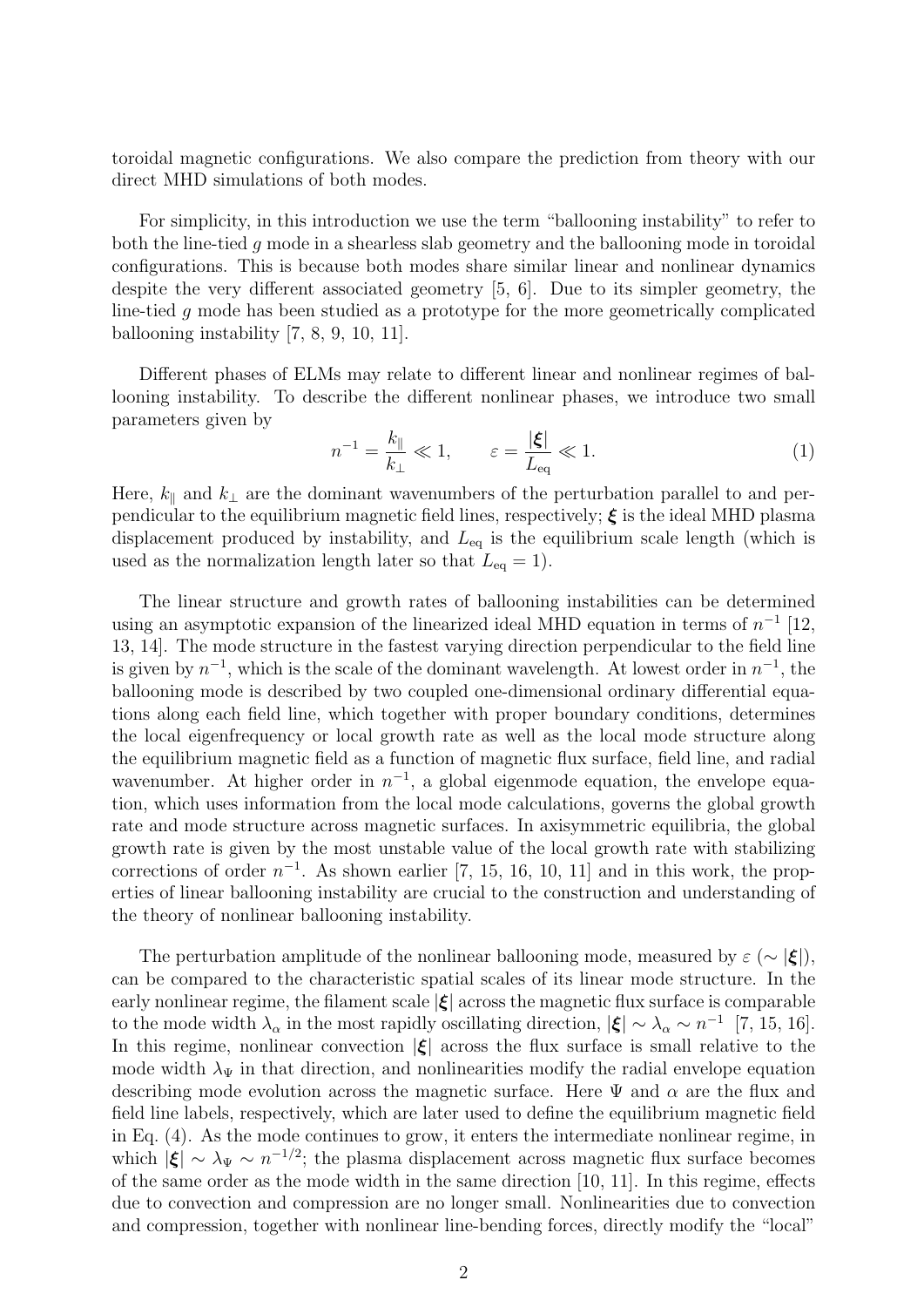mode evolution along the magnetic field line. In the late nonlinear regime, the ballooning filament growth may exceed the scale of the pedestal width and result in the collapse of the pedestal. Eventually, these ballooning filaments could detach from edge plasma and propagate into the scrape-off-layer region, as indicated from recent experiment [2]. In this work, we consider the physics of the intermediate nonlinear phase and leave discussion of the late nonlinear regime for subsequent work.

It is conceivable that the linear to early nonlinear regime of the ballooning instability of the pedestal may correspond to the precursor phase of ELMs since the onset of the ELMs have been consistently correlated to the breaching of the linear stability boundary of the peeling-ballooning modes [17, 18]. Earlier theory attempted to explain the collapse onset phase of ELMs by invoking a finite time-like singularity associated with the early nonlinear ballooning instability of a marginally unstable configuration ("Cowley-Artun" regime) [7, 15, 16]. Such a scenario, however, has yet to be confirmed by direct MHD simulations, probably due to the rather limited range of validity for that regime. In contrast, there is a good agreement between the solutions of the intermediate nonlinear regime equations and results from direct MHD simulations for both the case of a line-tied  $q$ -mode [11] and the ballooning instability of a tokamak [6] (Sec. 3). It is likely that the intermediate nonlinear regime may better characterize the transition from the precursor phase to the collapse onset of an ELM. This regime could become particularly relevant for a transport barrier as the width of that barrier (or pedestal) region approaches the mode width of the dominant ballooning mode.

In this work, an ideal MHD model is employed. However, the effects outside of ideal MHD model could also play an important role in the nonlinear phase. In particular, it is noted that FLR (finite Larmor radius) and two-fluid effects can significantly alter the ELM filament dynamics, as indicated by the recent MHD simulations with the NIMROD code [3, 4]. Whereas the FLR and two-fluid effects are well known to stabilize the linear ballooning modes with sufficiently high- $n$  mode numbers, their exact roles in the nonlinear ballooning and ELM filament dynamics remain unclear. Earlier nonlinear theory of the ballooning-like, line-tied  $q$  mode considered the linear contribution from the ion diamagnetic drift [8]. Their analysis suggests that the linear stabilization due to FLR effects do not seem to alter the nonlinear growth rate. Similar findings were reported in recent two-fluid MHD simulations of ELMs, where the FLR effects were found to alter nonlinear filament and flow patterns, but did not significantly change the mode growth [19]. These two-fluid MHD simulations of ballooning filament are reminiscent of previous two-fluid simulations of magnetic Rayleigh-Taylor instability or g-mode, where the physics is expected to be similar [20, 21, 22]. Before embarking on a detailed nonlinear study of a more sophisticated two-fluid model, a systematic study of the ideal MHD model is undertaken in the present study.

In the rest of the paper, we first lay out the general equations of the intermediate nonlinear regime for both the line-tied  $g$  mode and the ballooning instability. We then review the comparisons between the theory and direct MHD simulations of the line-tied g mode and the ballooning instability, respectively. Finally we conclude with a summary and discussion.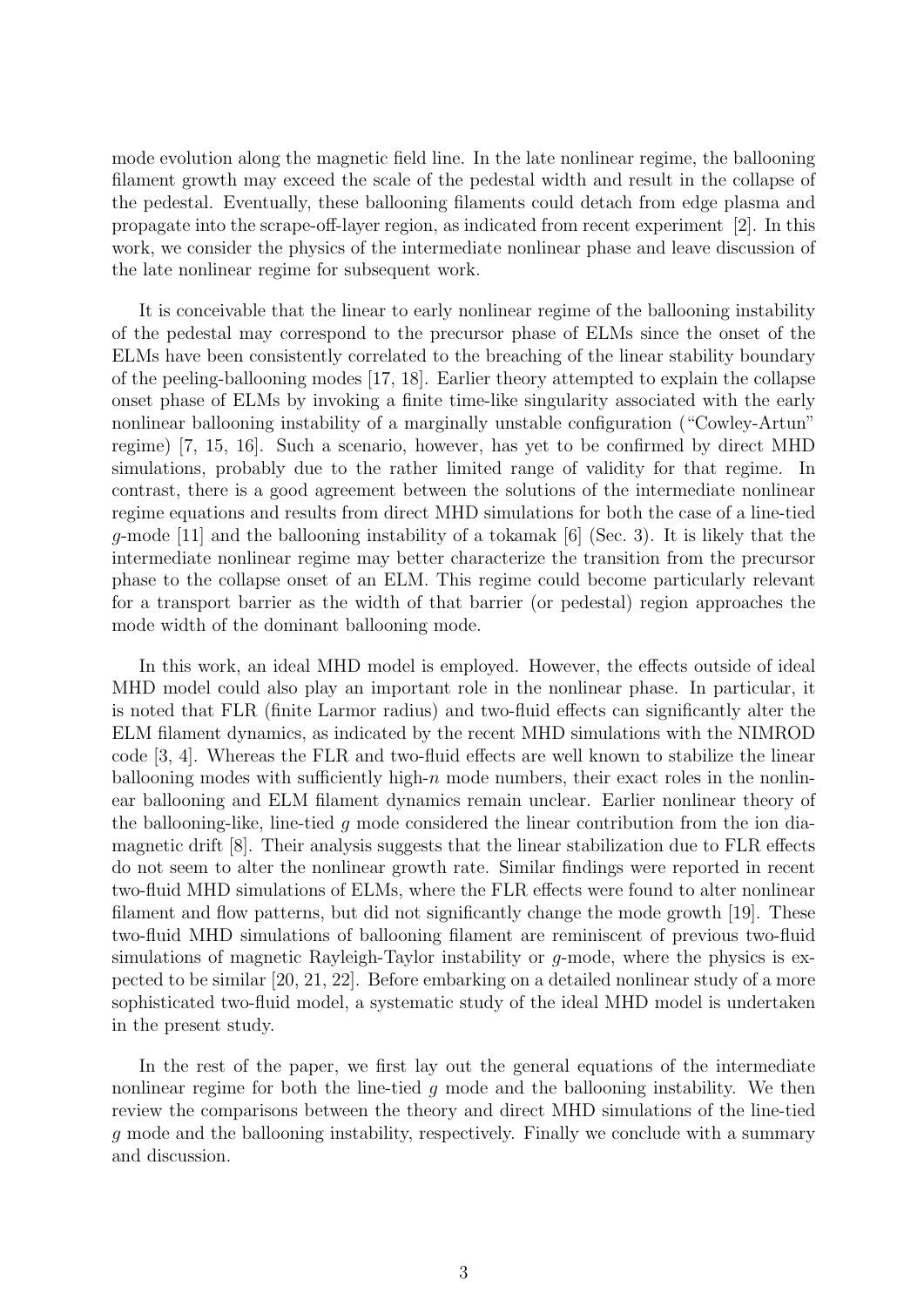# 2 Theory

The nonlinear theory of ballooning mode can be conveniently developed in the Lagrangian formulation of the ideal MHD model [23]

$$
\frac{\rho_0}{J} \nabla_0 \mathbf{r} \cdot \frac{\partial^2 \boldsymbol{\xi}}{\partial t^2} = -\nabla_0 \left[ \frac{p_0}{J^{\gamma}} + \frac{(\mathbf{B}_0 \cdot \nabla_0 \mathbf{r})^2}{2J^2} \right] + \nabla_0 \mathbf{r} \cdot \left[ \frac{\mathbf{B}_0}{J} \cdot \nabla_0 \left( \frac{\mathbf{B}_0}{J} \cdot \nabla_0 \mathbf{r} \right) \right] + \frac{\rho_0}{J} \nabla_0 \mathbf{r} \cdot \mathbf{g} \tag{2}
$$

where

$$
\mathbf{r}(\mathbf{r}_0, t) = \mathbf{r}_0 + \boldsymbol{\xi}(\mathbf{r}_0, t), \quad \nabla_0 = \frac{\partial}{\partial \mathbf{r}_0}, \quad J(\mathbf{r}_0, t) = |\nabla_0 \mathbf{r}|.
$$
 (3)

Here,  $r_0$  denotes the initial location of each plasma element in the equilibrium,  $\xi$  is the plasma displacement from the initial location, and  $J(\mathbf{r}_0, t)$  is the Jacobian for the Lagrangian transformation from  $r_0$  to  $r(r_0, t)$ ;  $\rho_0$ ,  $p_0$ , and  $B_0$  are the equilibrium mass density, pressure, and magnetic field, respectively. We consider a general magnetic configuration that can be described by

$$
\mathbf{B}_0 = \nabla_0 \Psi_0 \times \nabla_0 \alpha_0 \tag{4}
$$

in a nonorthogonal Clebsch coordinate system  $(\Psi_0, \alpha_0, l_0)$ , where  $\Psi_0$  is the magnetic flux label,  $\alpha_0$  the field line label, and  $l_0$  the measure of field line length. The corresponding coordinate Jacobian is given by  $(\nabla_0 \Psi_0 \times \nabla_0 \alpha_0 \cdot \nabla_0 l_0)^{-1} = |\mathbf{B}_0|^{-1}$ .

The intermediate nonlinear regime is defined by the ordering  $\varepsilon \sim \mathcal{O}(n^{-1/2})$  [10, 11]. In this regime the plasma displacement  $\xi$  and the Lagrangian Jacobian J are expanded as a single series in  $n^{-1/2}$ 

$$
\boldsymbol{\xi}(\sqrt{n}\Psi_0, n\alpha_0, l_0, t) = \sum_{j=1}^{\infty} n^{-\frac{j}{2}} \left( \mathbf{e}_{\Psi} \xi_{\frac{j}{2}}^{\Psi} + \frac{\mathbf{e}_{\alpha}}{\sqrt{n}} \xi_{\frac{j+1}{2}}^{\alpha} + \mathbf{b} \xi_{\frac{j}{2}}^l \right), \tag{5}
$$

$$
J(\sqrt{n}\Psi_0, n\alpha_0, l_0, t) = 1 + J_0 + \sum_{j=1}^{\infty} n^{-\frac{j}{2}} J_{\frac{j}{2}}.
$$
\n(6)

where  ${\bf e}_{\Psi} = B_0^{-1} \nabla_0 \alpha_0 \times \nabla_0 l_0$ ,  ${\bf e}_{\alpha} = B_0^{-1} \nabla_0 l_0 \times \nabla_0 \Psi_0$ ,  ${\bf e}_l = B_0^{-1} {\bf B}_0 = {\bf b}$ , and  $B_0 = |{\bf B}_0|$ . Here and subsequently we drop the subscript "0" in the equilibrium MHD fields  $\rho_0$ ,  $p_0$ , and  $B_0$  for convenience. The plasma displacement  $\xi$  and the Lagrangian Jacobian J are and  $\mathbf{B}_0$  for convenience. The plasma displacement  $\boldsymbol{\xi}$  and the Lagrangian Jacobian .<br>functions of the normalized coordinates  $(\Psi, \alpha, l)$ , where  $\Psi = \sqrt{n} \Psi_0$ ,  $\alpha = n \alpha_0$ ,  $l = l_0$ .

For convenience, a new set of basis vectors are introduced [15]

$$
\mathbf{e}_{\perp} = \mathbf{e}_{\Psi} \cdot (\mathbf{I} - \mathbf{b} \mathbf{b}) = \frac{\nabla_0 \alpha_0 \times \mathbf{B}}{B^2}, \quad \mathbf{e}_{\wedge} = \mathbf{e}_{\alpha} \cdot (\mathbf{I} - \mathbf{b} \mathbf{b}) = \frac{\mathbf{B} \times \nabla_0 \Psi_0}{B^2}
$$
(7)

so that

$$
\boldsymbol{\xi} = \mathbf{e}_{\perp} \boldsymbol{\xi}^{\Psi} + \mathbf{e}_{\wedge} \boldsymbol{\xi}^{\alpha} + \mathbf{B} \boldsymbol{\xi}^{\parallel}.
$$

At the third order of expansion, the governing equations for the intermediate nonlinear regime ( $\varepsilon \sim n^{-1/2}$ ) can be obtained in the following compact form [5]

$$
\left[\Psi + \xi_{\frac{1}{2}}^{\Psi}, \rho | \mathbf{e}_{\perp} |^{2} \partial_{t}^{2} \xi_{\frac{1}{2}}^{\Psi} - \mathcal{L}_{\perp} (\xi_{\frac{1}{2}}^{\Psi}, \xi_{\frac{1}{2}}^{\parallel}) \right] = 0, \tag{9}
$$

$$
\rho B^2 \partial_t^2 \xi_{\frac{1}{2}}^{\parallel} - \mathcal{L}_{\parallel} (\xi_{\frac{1}{2}}^{\Psi}, \xi_{\frac{1}{2}}^{\parallel}) = 0. \tag{10}
$$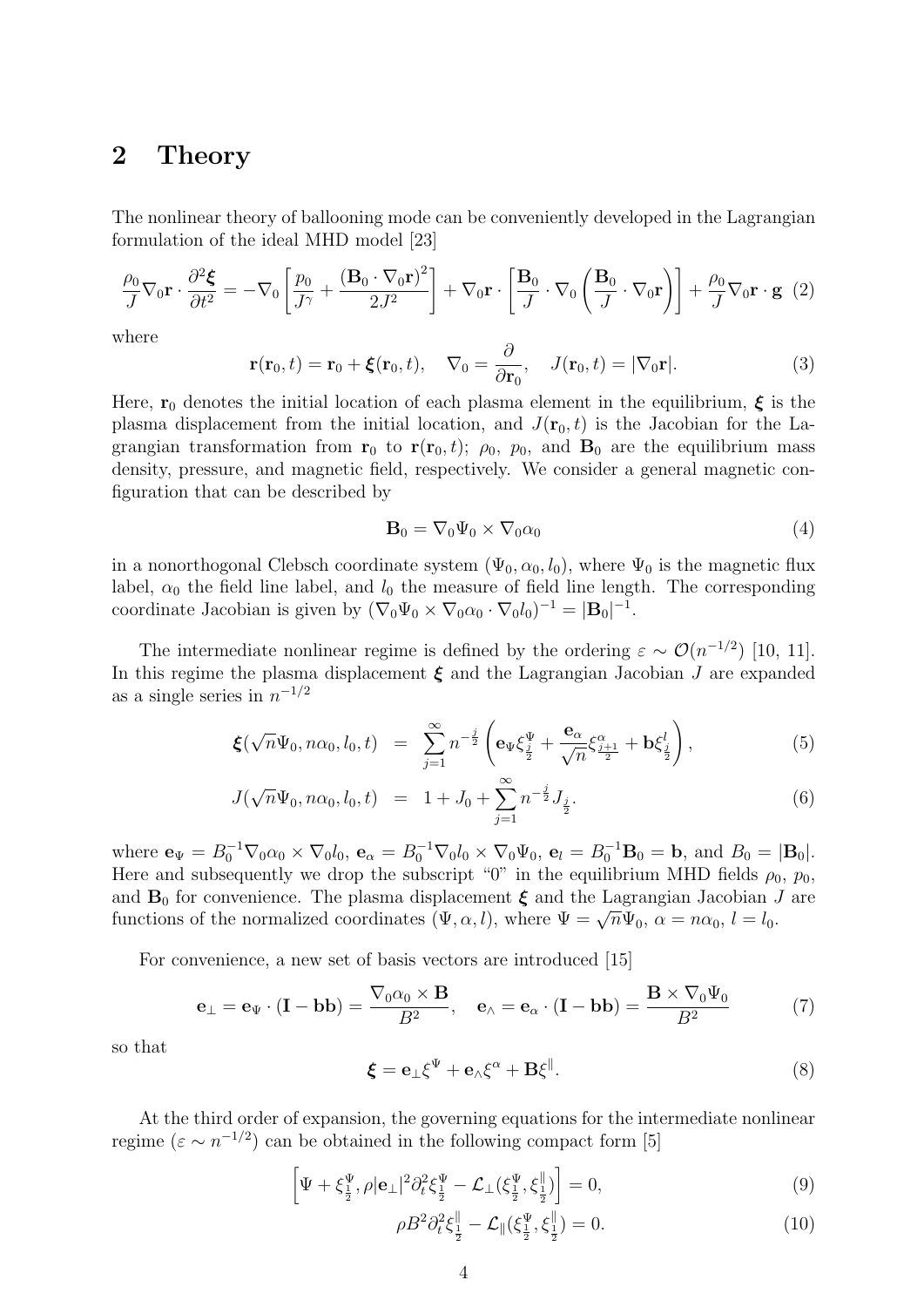where  $\partial_t = (\partial/\partial t)_{\mathbf{r}_0}$ ,  $[A, B] \equiv \partial_{\Psi} A \partial_{\alpha} B - \partial_{\alpha} A \partial_{\Psi} B$ ,  $\mathcal{L}_{\perp} (\mathcal{L}_{\parallel})$  is the perpendicular (parallel) component of the local linear ballooning and q mode operator  $[15, 5]$ . In general, equations (9) and (10) require numerical solution. However, the structure of these two equations indicates that the solution satisfies the following general form

$$
\rho |\mathbf{e}_{\perp}|^2 \partial_t^2 \xi_{\frac{1}{2}}^{\Psi} = \mathcal{L}_{\perp}(\xi_{\frac{1}{2}}^{\Psi}, \xi_{\frac{1}{2}}^{\parallel}) + N(\Psi + \xi_{\frac{1}{2}}^{\Psi}, l, t), \tag{11}
$$

$$
\rho B^2 \partial_t^2 \xi_{\frac{1}{2}}^{\parallel} = \mathcal{L}_{\parallel} (\xi_{\frac{1}{2}}^{\Psi}, \xi_{\frac{1}{2}}^{\parallel}) \tag{12}
$$

where  $N(\tilde{\Psi}, l, t)$  is a function of the distorted flux function

$$
\tilde{\Psi} = \Psi + \xi_{\frac{1}{2}}^{\Psi},\tag{13}
$$

in addition to the field line coordinate  $l$  and time. A particular choice is

$$
N(\tilde{\Psi}, l, t) = 0,\t\t(14)
$$

which implies that the solutions of the linear local ballooning mode equations will continue to be the solution of the nonlinear ballooning equations (9) and (10). The nonlinearities in equations (9) and (10) would vanish for any nonlinear solution that assumes the linear ballooning mode structure in the Lagrangian coordinates. As a consequence, globally the mode will grow exponentially at the growth rate of the corresponding linear phase even in the intermediate nonlinear stage. As shown in next section, recent direct MHD simulations have confirmed this theory prediction.

### 3 Comparisons with Direct MHD Simulations

Direct ideal MHD simulations of the line-tied  $q$  mode have been performed for a shearless slab configuration (Fig. 1) using the BIC code [9]. A Cartesian coordinate system is adopted, with  $\hat{\mathbf{x}}, \hat{\mathbf{y}},$  and  $\hat{\mathbf{z}}$  being the basis vectors. The equilibrium field  $\mathbf{B}_0$  is tied to two ends in the z-direction; the gradients of the equilibrium density  $\rho_0$  and pressure  $p_0$  are in the direction of  $\hat{x}$  perpendicular to field lines, and the gravity **g** is in the direction of  $-\hat{x}$ . The intermediate nonlinear equations (9) and (10) are solved numerically for the line-tied g mode with the same initial and boundary conditions as those used in the corresponding direct MHD simulation [11]. The growth of the maximum of the x-component of the flow  $(u_x = \partial_t \xi_x)$  obtained from both the numerical solution and the MHD simulation are plotted in Fig. 1. The prediction from the asymptotic theory agrees well with the result from the simulation throughout the linear and the intermediate nonlinear phases. In particular, both the numerical solution and the simulation result demonstrate a nearly exponential mode growth in the intermediate nonlinear phase, consistent with our analytic theory.

The analytic solution of the nonlinear ballooning equations has also been verified in recent simulations of nonlinear ballooning instability in a tokamak [6] using the NIRMOD code [24]. The simulation starts with a small perturbation to a simple tokamak equilibrium generated with the ESC solver [25] (Fig. 2). The initial perturbation is dominated by a  $n = 15$  component (where n is the toroidal mode number). In the NIMROD simulation, we advance the plasma displacement as an extra field in Eulerian coordinates using

$$
\partial_t \xi(\mathbf{r}, t) + \mathbf{u}(\mathbf{r}, t) \cdot \nabla \xi(\mathbf{r}, t) = \mathbf{u}(\mathbf{r}, t)
$$
\n(15)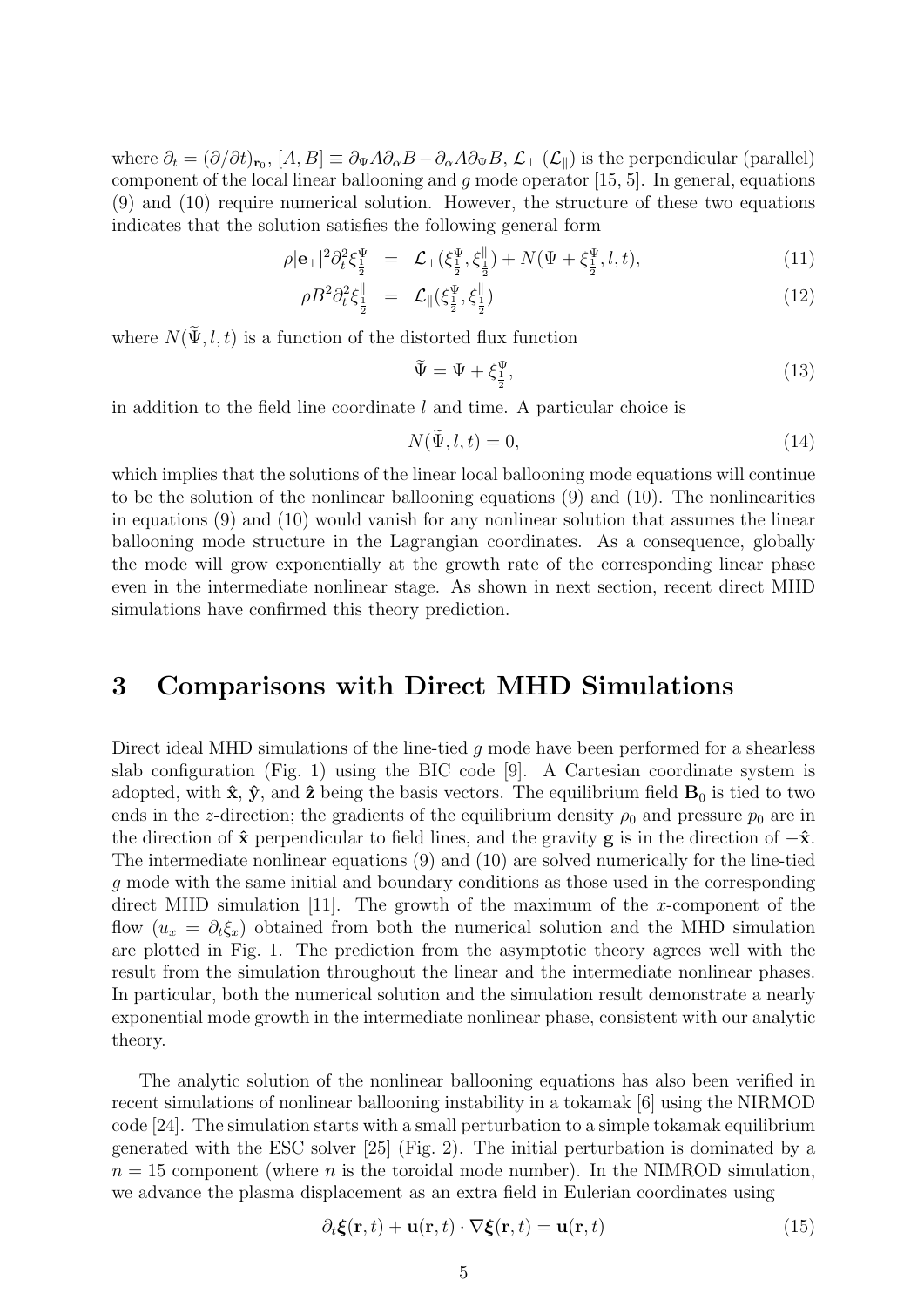

Figure 1: Left: A shearless slab configuration of line-tied flux tubes; Right: Growth of the maximum of flow in the  $x$  direction obtained from theory (solid red line) and simulation (broken black line). The maximum of the initial flow is  $u_{x0} = 10^{-3}$ . The two horizontal (vertical) broken lines represent the Cowley-Artun ("CA") regime and the intermediate regime (denoted as "Int") in mode magnitude (in time) respectively.

where  $\mathbf{u}(\mathbf{r}, t)$  is the velocity field,  $\partial_t = (\partial/\partial t)_\mathbf{r}$ , and  $\nabla = \partial/\partial \mathbf{r}$ . We then calculate the Lagrangian divergence  $\nabla_0 \cdot \boldsymbol{\xi}$  from the Eulerian tensor  $\nabla \boldsymbol{\xi}$  using the identity

$$
\nabla_0 \cdot \boldsymbol{\xi} = \text{Tr}(\nabla_0 \boldsymbol{\xi}) = \text{Tr}[(\mathbf{I} - \nabla \boldsymbol{\xi})^{-1} \cdot \nabla \boldsymbol{\xi}]. \tag{16}
$$

Both the maximum plasma displacement  $|\xi|_{\text{max}}$  and the maximum Lagrangian divergence  $(\nabla_0 \cdot \xi)_{\text{max}}$  of the entire simulation domain evolve at the same linear growth rate during the phase  $5 \lesssim t \ll 20$ . As the Lagrangian divergence  $(\nabla_0 \cdot \xi)_{\text{max}}$  becomes of order unity, its growth starts to deviate from the linear exponential growth. This is the indication that the perturbation has evolved into the intermediate nonlinear phase, which is characterized by the ordering

$$
\boldsymbol{\xi} \cdot \nabla_0 \sim \nabla_0 \cdot \boldsymbol{\xi} \sim \lambda_{\Psi}^{-1} \xi^{\Psi} + \lambda_{\alpha}^{-1} \xi^{\alpha} \sim 1. \tag{17}
$$

However, the maximum plasma displacement itself continues to grow exponentially well into the intermediate nonlinear phase, as demonstrated in Fig. 2, and as predicted by the special solution of the analytic theory (Sec. 2) [5]. The sudden enhanced growth of the Lagrangian divergence  $\nabla_0 \cdot \boldsymbol{\xi}$  above the intermediate nonlinear regime may reflect the fact that the matrix  $(I - \nabla \xi)$  could become nearly singular during the nonlinear phase, even though the Eulerian divergence  $\nabla \cdot \boldsymbol{\xi}$  remains regular. For the case shown in Fig. 2, the tokamak minor radius is  $a = 1$ , and the pressure pedestal width is  $L_p \sim 0.1$ . As the mode transverses the intermediate nonlinear phase, the maximum plasma displacement  $|\xi|_{\text{max}}$ approaches the pedestal scale length  $L_p$ .

### 4 Summary and Discussion

An ideal MHD theory for the line-tied  $g$  mode and the ballooning instability in the intermediate nonlinear regime has been developed in general toroidal magnetic configurations.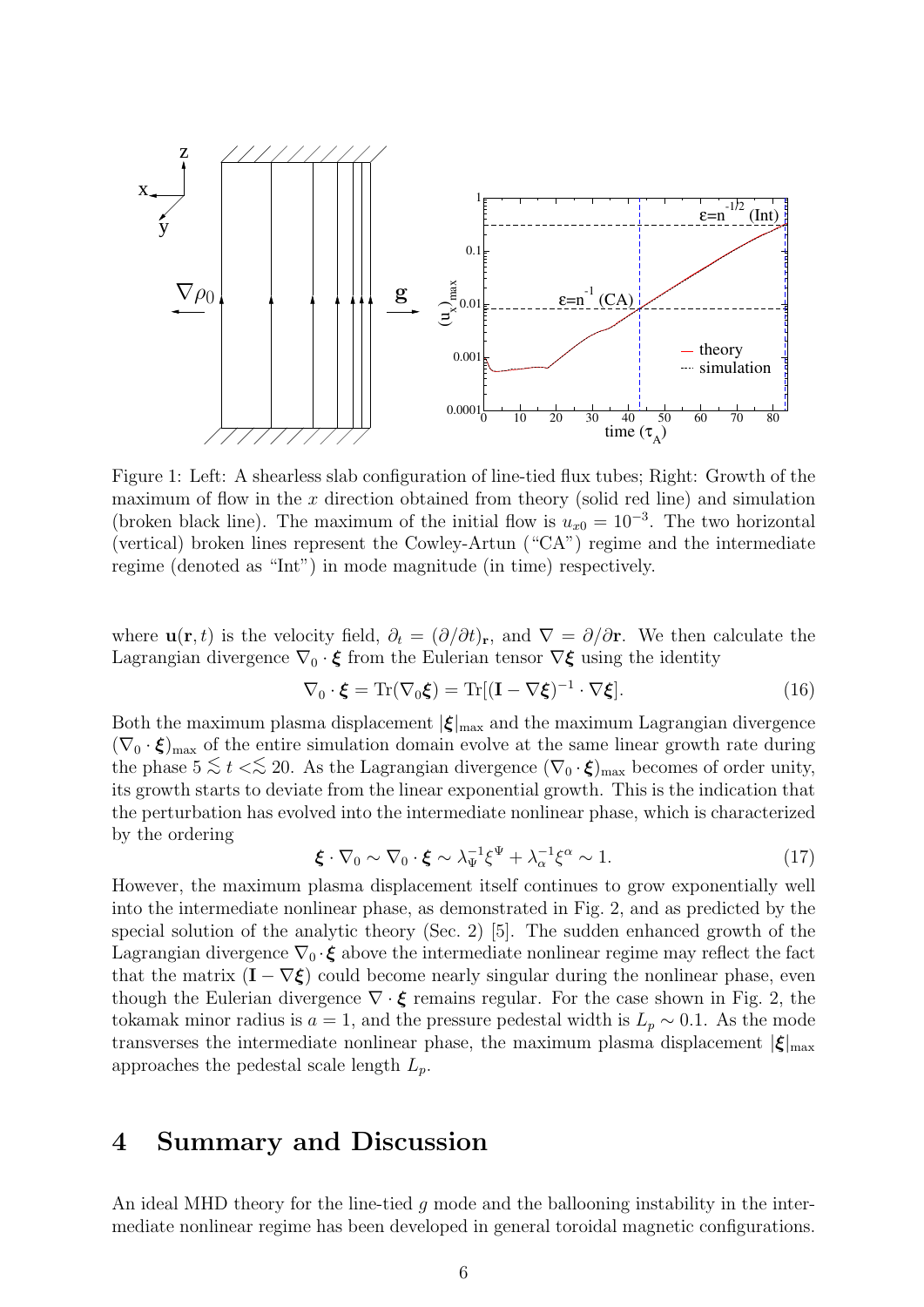

Figure 2: Left: The finite element mesh based on a tokamak equilibrium generated using the ESC solver; Right: Growth of the maximum amplitude of plasma displacement  $|\xi|_{\text{max}}$ (black solid line) and growth of the maximum Lagrangian divergence  $(\nabla_0 \cdot \xi)_{\text{max}}$  (red broken line) calculated from a NIMROD simulation. The unit of the plasma displacement  $\xi$  is meter. The horizontal and vertical broken lines mark the intermediate nonlinear regime as determined by  $\nabla_0 \cdot \boldsymbol{\xi} \sim 1$  (denoted as "Int").

In this nonlinear regime, there are three major nonlinear effects that are involved in the development of a ballooning filament due to radial convection, line bending, and magnetosonic coupling.

A remarkable property of the intermediate nonlinear regime is that, solutions of the associated linear local ballooning mode equations continue to be solutions of the intermediate nonlinear ballooning equations  $[Eqs. (9)$  and  $(10)]$ . This implies that a perturbation that evolves from a linear line-tied g mode or ballooning instability will continue to grow exponentially at the same growth rate globally, and maintain its filamentary mode structure of the corresponding linear phase in the intermediate nonlinear stage in the Lagrangian coordinates. This may explain why in experiments the nonlinear ELM filament strongly resembles the structure of a linear ballooning filament, and linear analyses have often been able to match and predict the observations in ELM experiments [18, 26]. The theory prediction is consistent with numerical analysis and simulations of the line-tied g mode [9, 11], and is also verified in recent direct MHD simulations of tokamak ballooning instability [6]. This agreement between theory and simulations is a step toward understanding the precursor and onset phases of ELMs.

Our analytical model focuses on the nonlinear growth of the ballooning filament in the ideal MHD regime. The adoption of the ideal MHD model by no means implies the insignificance of other nonideal MHD effects (two-fluid physics, resistivity, FLR, etc.) on ballooning filament dynamics. Rather, this approach allows the systematic isolation, identification, and inclusion of the dominant nonlinear mechanisms in each relevant MHD regime. Our study in this work is only the first necessary step towards the construction of a more relevant two-fluid MHD model for the dynamics of nonlinear ballooning and ELM filaments. It is our plan to introduce the FLR and two-fluid effects to our model for nonlinear ballooning filament in the near future.